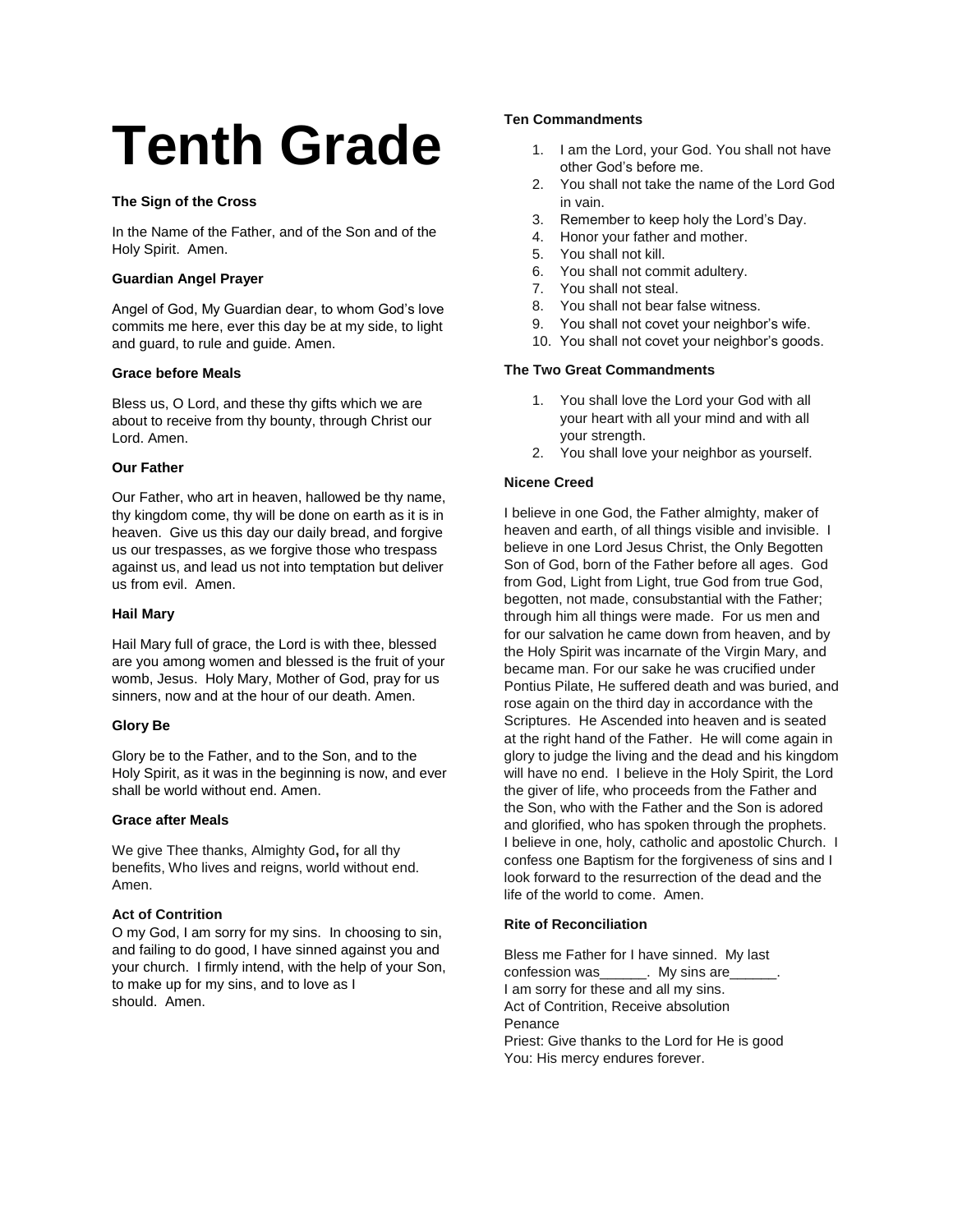## **How to Receive Communion**

- 1. Be in a state of Grace.
- 2. Fast 1 hour before Mass.
- 3. Go to Mass.
- 4. Approach the Altar.
- 5. Receive the Body of Christ.
- 6. Receive the Blood of Christ.
- 7. Return to pew, kneel & pray.

#### **Seven Sacraments**

- 1. Baptism
- 2. Confirmation
- 3. Holy Eucharist
- 4. Reconciliation
- 5. Anointing of the Sick
- 6. Holy Orders
- 7. Matrimony

#### **Four Evangelists**

- 1. Matthew
- 2. Mark
- 3. Luke
- 4. John

## **Corporal Works of Mercy**

- 1. To Feed the Hungry
- 2. To give drink to the thirsty
- 3. To Clothe the naked
- 4. To visit the imprisoned
- 5. To shelter the homeless
- 6. To visit the sick
- 7. To bury the dead

## **Spiritual Works of Mercy**

- 1. To correct the sinner
- 2. To teach the ignorant
- 3. To counsel the doubtful
- 4. To comfort the sorrowful
- 5. To bear wrongs patiently
- 6. To forgive injury
- 7. To pray for the living and the dead.

#### **Eight Beatitudes**

- 1. Blest are the poor in spirit; the kingdom of God is theirs.
- 2. Blest are the sorrowing; they will be consoled.
- 3. Blest are the humble; they will inherit the land. 4. Blest are they who hunger and thirst for holiness;
- they will have their fill. 5. Blest are they who show mercy; mercy shall be
- theirs. 6. Blest are the pure in heart; for they shall see their God.
- 7. Blest are the peacemakers; they shall be called sons of God.
- 8. Blest are those who are persecuted for the sake of holiness; the kingdom of God is theirs.

## **Rosary Prayers/ Hail Holy Queen, Apostle's Creed and Fatima Prayer**

#### **Hail Holy Queen**

Hail Holy Queen, Mother of mercy, our life, our sweetness and our hope. To you do we cry poor banished children of Eve. To you do we lift up sighs, mourning and weeping in this valley of tears. Turn then most gracious advocate, your eyes of mercy towards us and after this our exile, show onto us the blessed fruit of your womb, Jesus. O Clement, O loving, O sweet Virgin Mary.

## **Apostle's Creed**

I believe in God, the Father almighty, Creator of heaven and earth, and in Jesus Christ, His only Son, our Lord, who was conceived by the Holy Spirit, born of the Virgin Mary, suffered under Pontius Pilate, was crucified, died and was buried; He descended into hell; on the third day He rose again from the dead; He ascended into heaven, and is seated at the right hand of God the Father almighty; from there He will come to judge the living and the dead I believe in the Holy Spirit, the holy catholic Church, the communion of saints, the forgiveness of sins, the resurrection of the body, and life everlasting. Amen.

#### **Fatima Prayer**

O, my Jesus, forgive us our sins, save us from the fires of hell, and lead all souls to heaven especially those in most need of thy mercy. Amen.

## **Holy Days of Obligation**

- 1. Christmas Day- December 25
- 2. Mary Mother of God- January 1
- 3. Assumption of Blessed Virgin Mary- August 15
- 4. All Saints Day- November 1
- 5. Immaculate Conception- December 8

#### **Gifts of the Holy Spirit**

- 1. Wisdom
- 2. Understanding
- 3. Right Judgment
- 4. Courage
- 5. Knowledge
- 6. Reverence/ Piety
- 7. Wonder & Awe/ Fear of the Lord